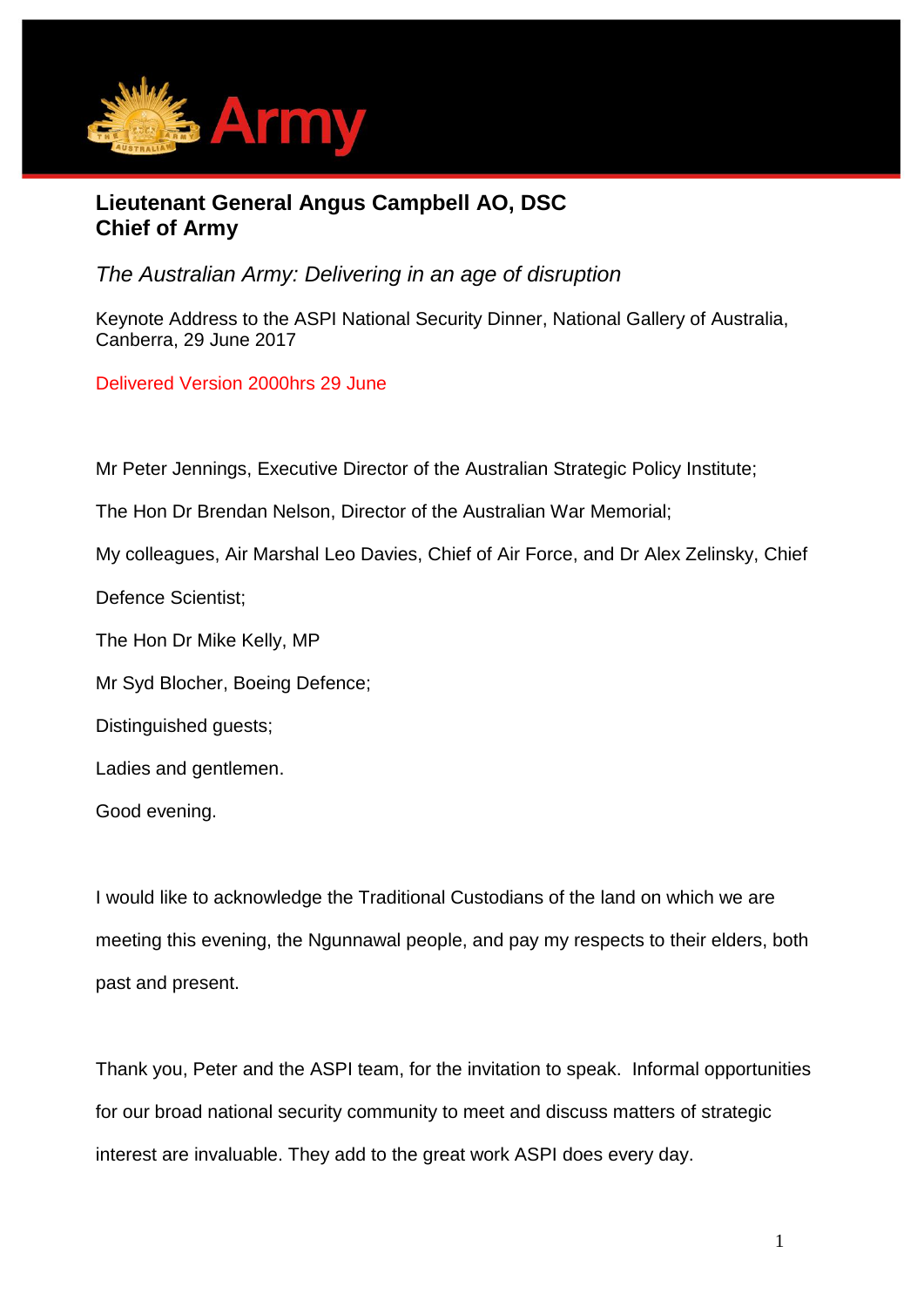I also wish to acknowledge, Syd and Boeing Australia, the sponsor of this event, thank you for your commitment to Australia and excellence in defence industry.

This evening I will outline how the Army is *delivering* the land force to play our part in the defence of Australia and its national interests, what we intend to do in the future, and why.

I'll start with the 'why'. Context matters. It bounds and shapes our thinking and decisions. An important context for any Chief to understand is where we are in what I'll term the Defence 'Circle of Life'.

In the early months of my first two years, the policy settings of the 2016 Defence White Paper were largely and thoroughly litigated. Alongside the White Paper came the *Defence First Principles Review*, implementation of the *One Defence* initiative, and the renewal of the *Defence Strategy Framework*. I thoroughly support the direction of these documents. It was then, and remains, a season to deliver; no longer to debate.

By mid-2015 the Australian Army was also entering an unprecedented 16<sup>th</sup> year of operational activity; globally, regionally and at home.

The performance of our people on all these operations has been overwhelmingly professional and impressive, sometimes coming at great cost to physical and psychological well-being. The work to address this legacy of war is a national effort and I greatly appreciate the continued attention it receives from many good, committed people.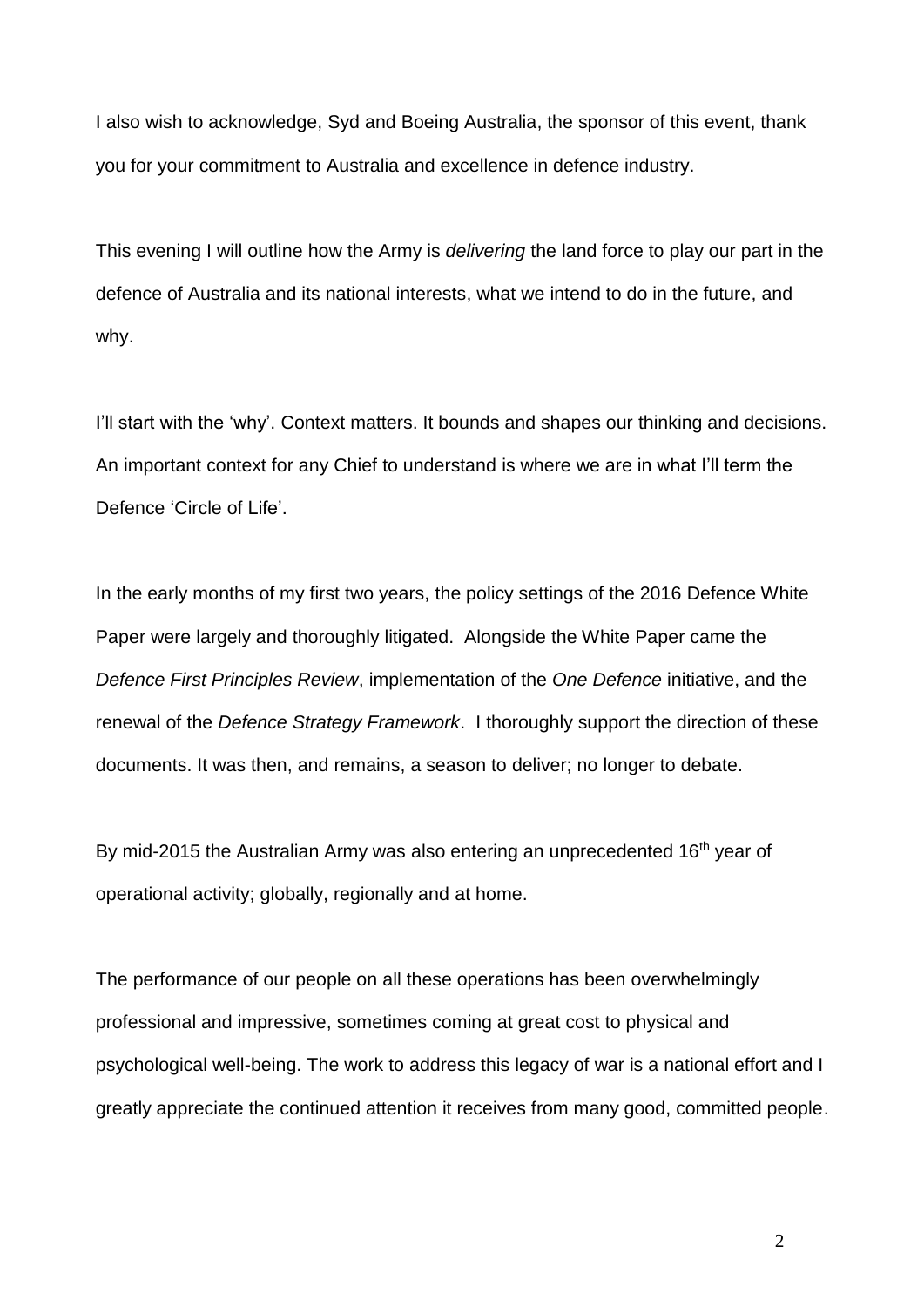Concurrently, the Army had initiated a number of organisational reforms in recent decades. These initiatives began in the late 1990s, with *The Army in the 21st Century*  initiative, and the *Restructuring the Army Trial*, marking the start of over 15 years of Army reform. The evolving threat of terrorism drove the first contemporary Army organisational reform, with the raising of Special Operations Command in 2003.

Over the next 12 years the Army embarked upon four more significant, enterprise-level reforms. Their names, familiar to many in this room, were:

- *The Hardened and Networked Army (2006)*;
- *The Enhanced Land Force (2007),*
- *The Adaptive Army (2008),* and
- *Plan Beersheba (2011).*

Supporting all of these plans were well researched concept papers, brimming with excellent ideas, dealing with issues such as *Manoeuvre Operations in the Littoral Environment*, *Complex Warfighting* and *Adaptive Campaigning.* The ideas at the core of these initiatives remain vitally important to Army's future. They effectively form the design of the Army In Being. The design endorsed by Government.

But big ideas are only as valuable as the effort made to deliver them; delivered through hard work over long years of consistent effort. As I recently said at ASPI's Joint Integration Conference, we haven't always been as focussed on delivery as we need to be. And much of this design agenda remains unfinished. To give you a sense of this: Peter Leahy started the thinking about the '*Hardened and Networked Army*' 15 years ago, yet we are still not a networked Army today.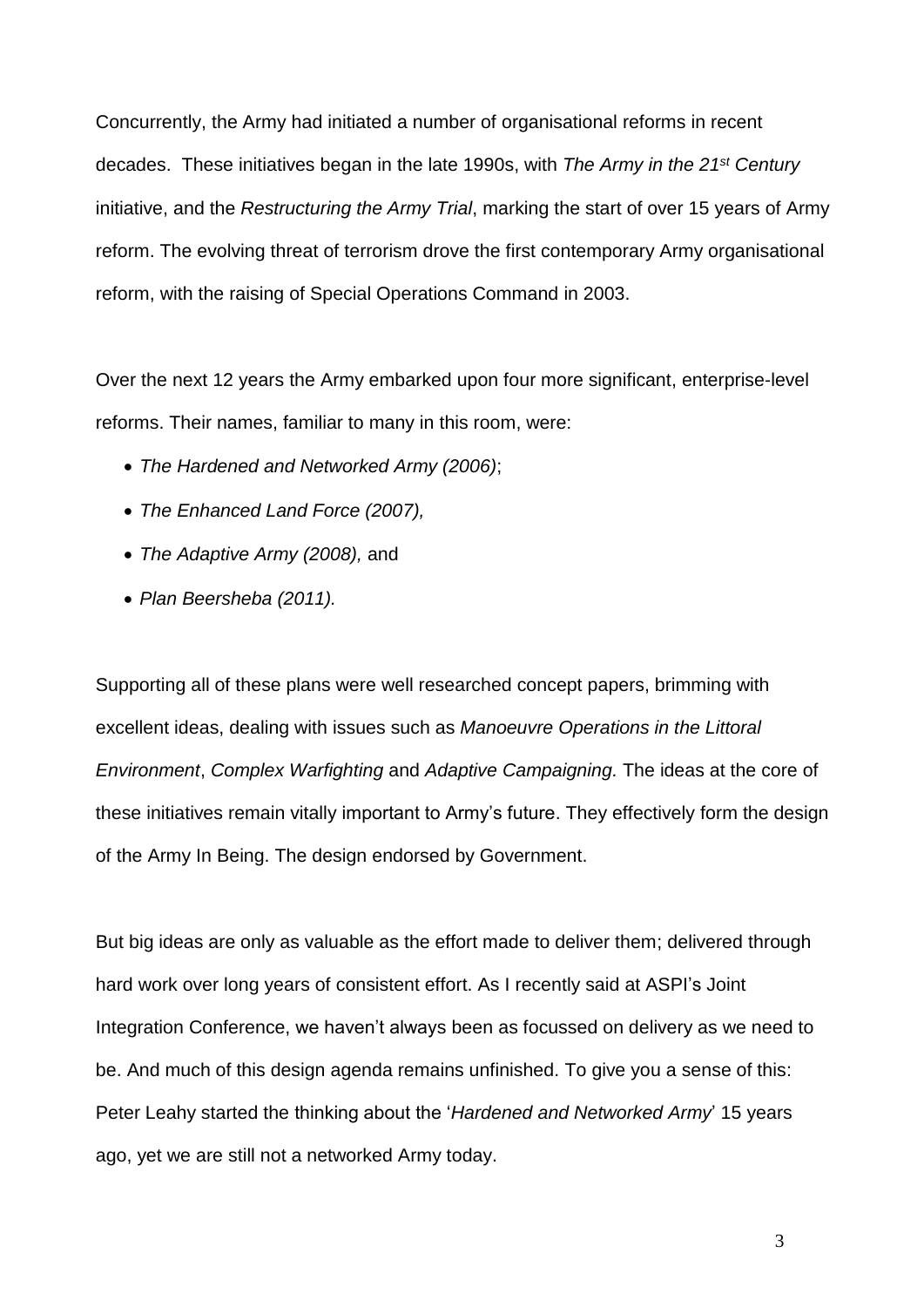We have spent the last two years very deliberately trying to progress the delivery of that Army design. With plenty of newly minted Defence policy and an incomplete Army design, it has been a season to consolidate and deliver. Jack Welch, the iconic CEO of General Electric, captures my thinking, when he said, '*in real life, strategy is actually very straightforward. You pick a general direction and implement like hell!'*

We are implementing like hell!

I set four framework priorities to focus thinking, planning and action. These were and are:

- **Support to operations**: this is why our Army exists.
- **Assist our wounded, injured and ill**: to rebuild capability and respect our people's sacrifice.
- **Modernise the force**: to give our people the best opportunity to achieve their missions and come home safely.
- **Ongoing cultural reform and renewal**: to ensure our Army reflects the highest expectations of the Nation we serve.

These priorities can be summed up under the rubric of 'people, readiness and modernisation'. Unsurprisingly, these are a common preoccupation of my counterparts in the other Armies with whom we have relationships. Giving specificity to these priorities, I directed Army's senior leaders to ten lines of effort, a few examples of which I wish to highlight: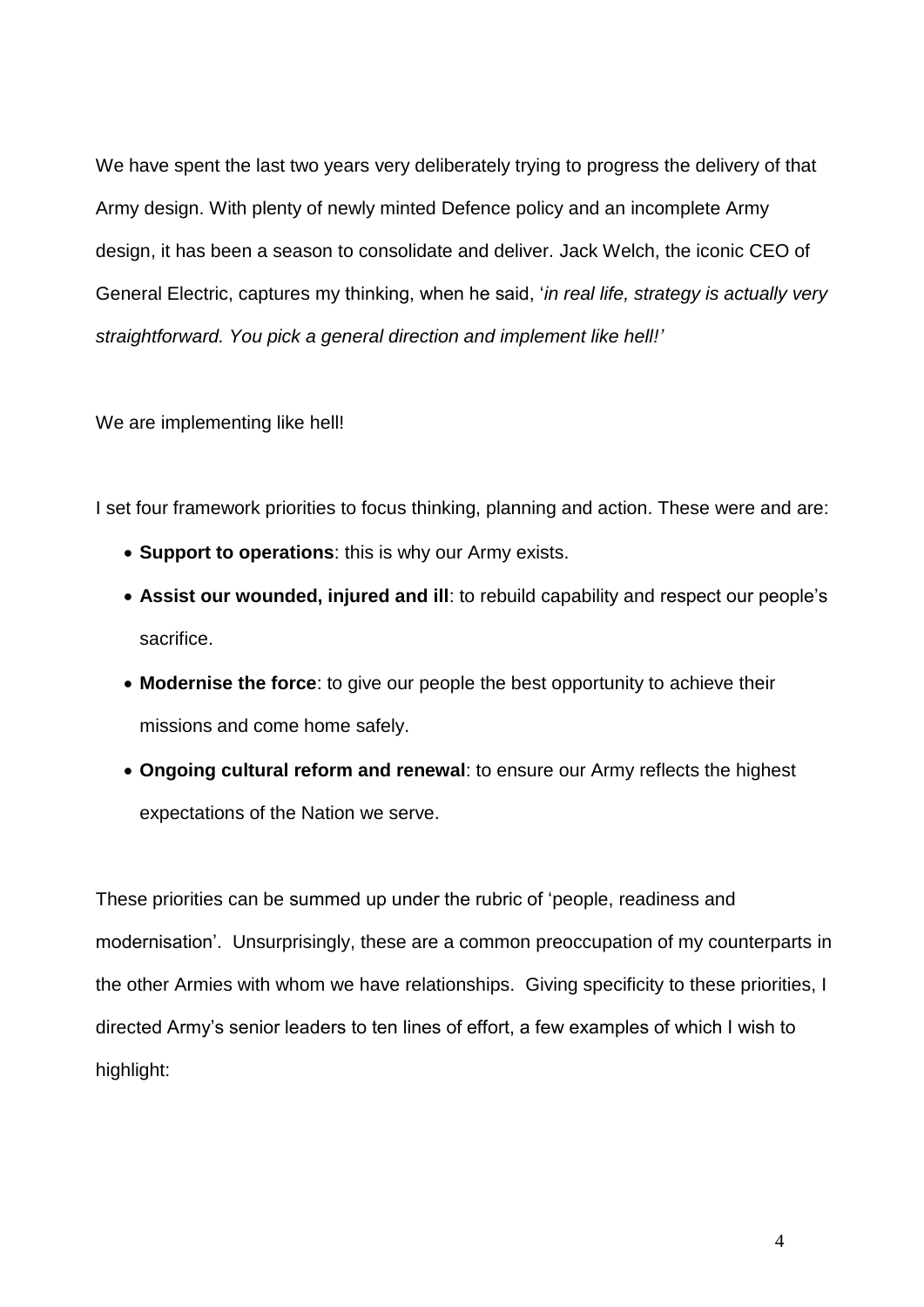In the *people* space, efforts to improve recruiting are clearly bearing fruit, for both full and part time personnel. Increasing the number of women in the Army is a task driven by a capability need. Quite simply, we cannot have the best possible Army if we are not getting our fair share of the human talent our nation offers. Women represent over 50% of that talent pool. We have steadily been attracting more women. This is an ongoing, low-key journey – but an unstoppable one. We have also seen a dramatic increase in our recruitment of Indigenous Australians. As the Chief of one mob of Australians, I welcome citizens from every mob to serve, as they have with honour, albeit not always recognition, since Federation.

Some question whether quality, toughness or competence suffers by this so called 'social engineering'. I vehemently disagree with both that characterisation and the suggestion that our work is doing anything but strengthening Army capability. Give me a citizen and the best training system in the country will make that person a soldier, a team mate, a leader; ready to do their duty.

You may also have noticed Army has been active in highlighting Family and Domestic Violence. The ill-disciplined use of violence domestically is criminal, while the illdisciplined use of violence on operations is a war crime. One begets the other: neither is tolerable. The appropriate, legal, ethical and disciplined use of violence is a core skill for soldiers. Domestic violence is the antithesis of this. Addressing Domestic Violence is specifically about the effectiveness of our capability, and it's the right thing to do.

Professional Military Education (PME) is another focus area. The U.S. historian Williamson Murray highlights why this is important, now and always: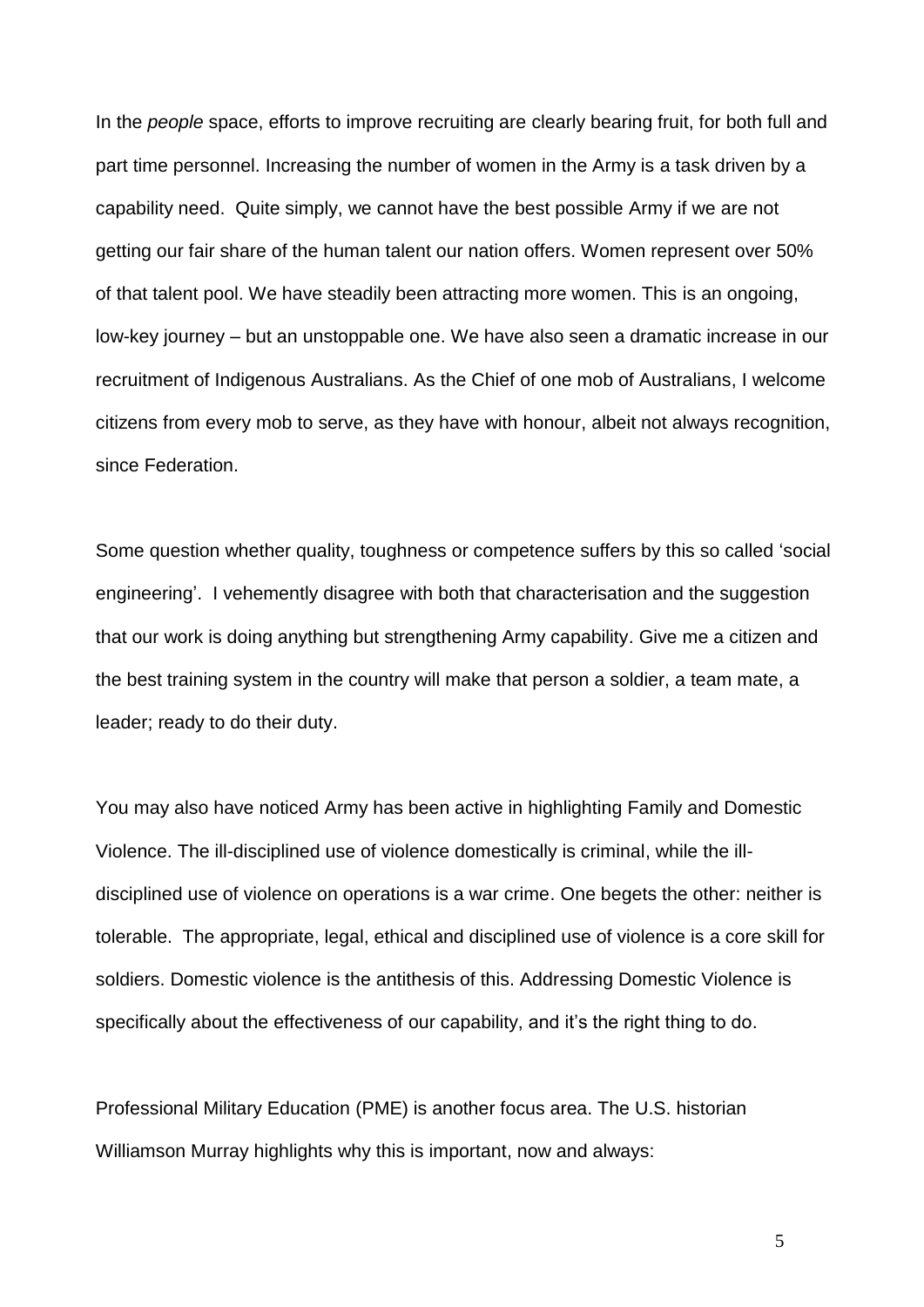*War is neither a science nor a craft, but rather an incredibly complex endeavour which challenges men and women to the core of their souls. It is, to put it bluntly, not only the most physically demanding of all the professions, but also the most demanding intellectually and morally. The cost of slovenly thinking at every level of war can translate into the deaths of innumerable men and women, most of whom deserve better from their leader*s.

We simply cannot afford slovenly thinking; we are addressing this through the development and maintenance of a world class Professional Military Education system. Implementation of last year's *Ryan Review* has started us on this path – there is more good work to come.

To advance *readiness* we have been adjusting our force posture, to support the significant new capabilities in the White Paper to be introduced into the Army. We have also been addressing the introduction of amphibious capability and competence into Army, with Exercise Talisman Sabre a significant demonstration of what we have achieved, and how far we have to go. I would also note the renewal of our special operations capability, to ensure it remains at the leading edge of global military capability.

In the *modernisation* area, we are driving forward the development of our digital combat system. This is a quarter century long effort, 15 years underway so far, moving from an analogue Army to a digital-by-design force. This is grindingly hard work at the core of generating and sustaining a joint land effect on the modern battlefield; And, in so doing, taking ASPI's description of our '3rd Generation Australian Army' and moving it a long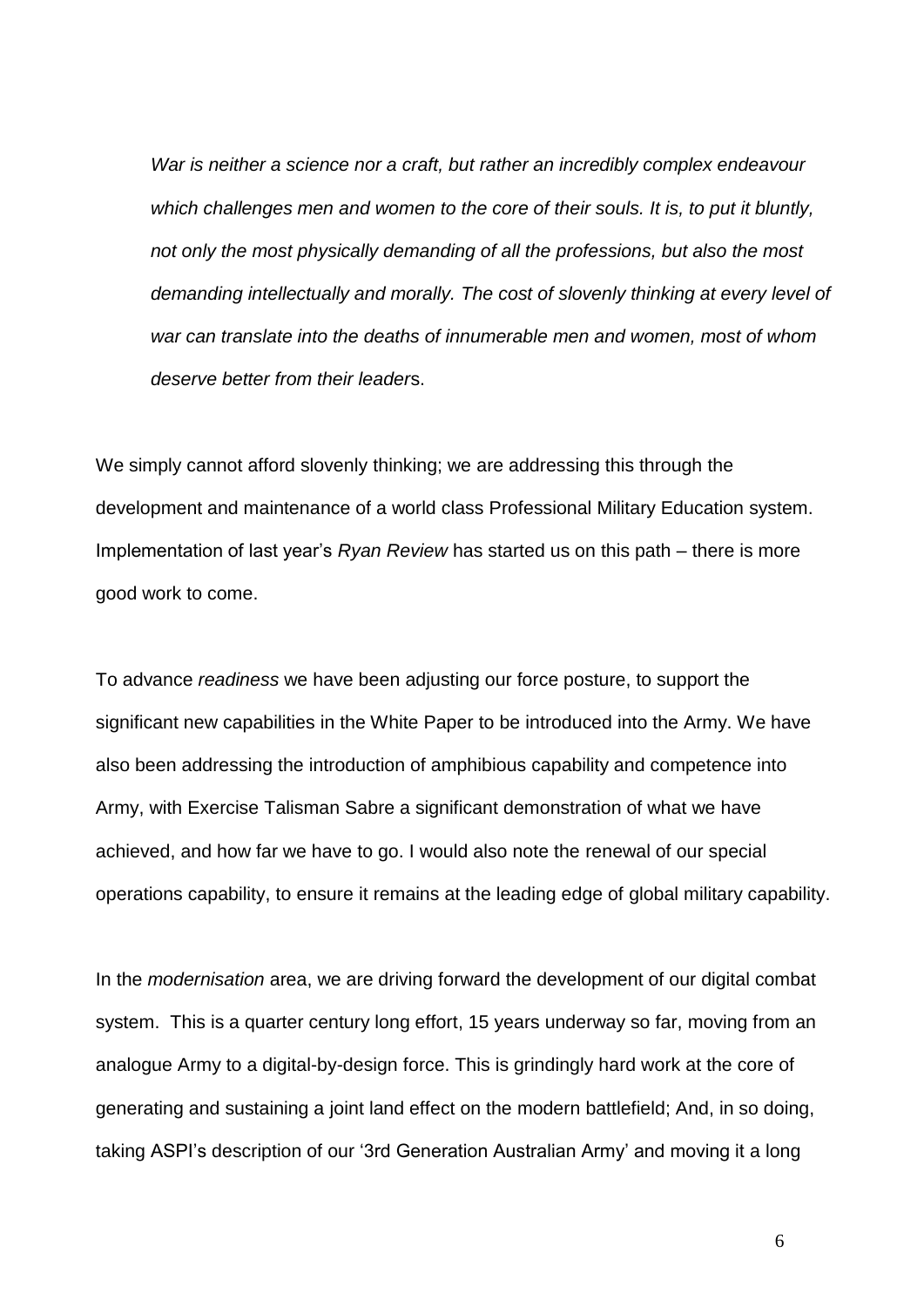way forward. Our armoured manoeuvre capability, our headquarters and our soldiers will all be sensor-decision-shooter 'nodes' on this combat system. A resilient, secure and signature managed system; a system from which we gain advantage but avoid dependency.

Moving forward, much of the next two years will look like 'more of the same'. I am determined we will be an Army that *delivers*. But we can 'walk and chew gum' at the same time.

As the 'season turns' over coming years, policy settings from the 2016 White Paper will in time be realised or come under review in light of changing circumstances. We have already begun to think, collaborate and consult, to build and contribute robust new ideas for the further development of a joint and integrated ADF, and its Army; ideas for next week, next year and for the next White Paper. Our method will be one of *questioning, thinking, innovating, influencing, partnering* and *doing*. In doing so, we need to take the long view.

While the strategic circumstances described in the DWP16 are still palpable today, some say the drivers of change described in the Paper are accelerating. I'm as yet unconvinced. Time will tell.

Last month, former CDF, Admiral Chris Barrie, was quoted in newspapers saying:

*What I see are a lot of larger-scale movements that remind me a lot of the lead up to war in 1914, and I agree with Professor Clark from Cambridge when he*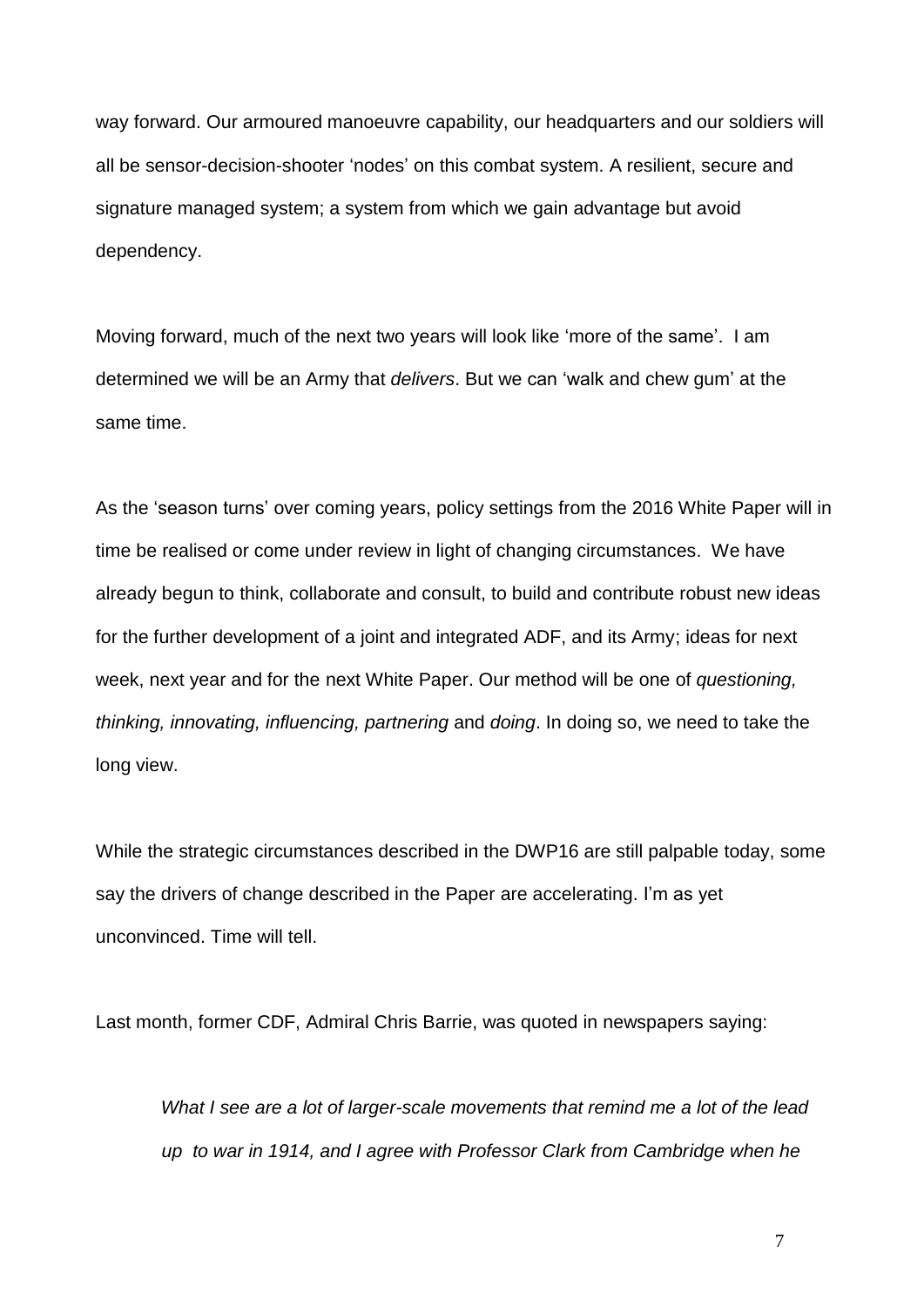*writes in 'The Sleepwalkers' about the leaders just falling into the Great War scenario.<sup>1</sup>*

The lead-in sentence to this article was equally challenging. It said:

*Former defence force chief Chis Barrie says the world is on a countdown to war and a "complacent" Australia will not be ready when it comes.<sup>2</sup>*

Let me be clear, I do not see complacency in our national security leadership. But Admiral Barrie is not alone in his concerns.

The World Economic Forum publishes *The Global Risk Report* annually*.* The Forum's Head of Geopolitical Affairs, Espen Barth Eide, writing about the 2016 report said:

Without a concerted effort to properly address current trends, the world is at risk of *sleepwalking into a future of widening chaos with growing danger of interstate conflict.<sup>3</sup>*

Concern about a more dangerous world is global. Henry Kissinger said in a November 2016 interview:

<sup>1</sup> Walker, Jamie (2017). 'Australia is sleepwalking to war, Admiral Chris Barrie warns', *The Australian,* 21 May 2017, accessed at [http://online.isentialink.com/theaustralian.com.au/2017/05/21/b1732435-c2ce-47fb-a4a4-](http://online.isentialink.com/theaustralian.com.au/2017/05/21/b1732435-c2ce-47fb-a4a4-062ab63f1929.html)

[<sup>062</sup>ab63f1929.html](http://online.isentialink.com/theaustralian.com.au/2017/05/21/b1732435-c2ce-47fb-a4a4-062ab63f1929.html) on 21 June 2017.

<sup>2</sup> *Ibid.*

<sup>3</sup> Eide, Espen Barth, (2016). *Are we sleepwalking into geopolitical turmoil?* The World Economic Forum, accessed at: [https://www.weforum.org/agenda/2016/01/how-can-we](https://www.weforum.org/agenda/2016/01/how-can-we-prevent-the-world-sleepwalking-into-geopolitical-turmoil)[prevent-the-world-sleepwalking-into-geopolitical-turmoil](https://www.weforum.org/agenda/2016/01/how-can-we-prevent-the-world-sleepwalking-into-geopolitical-turmoil) on 20 June 2017.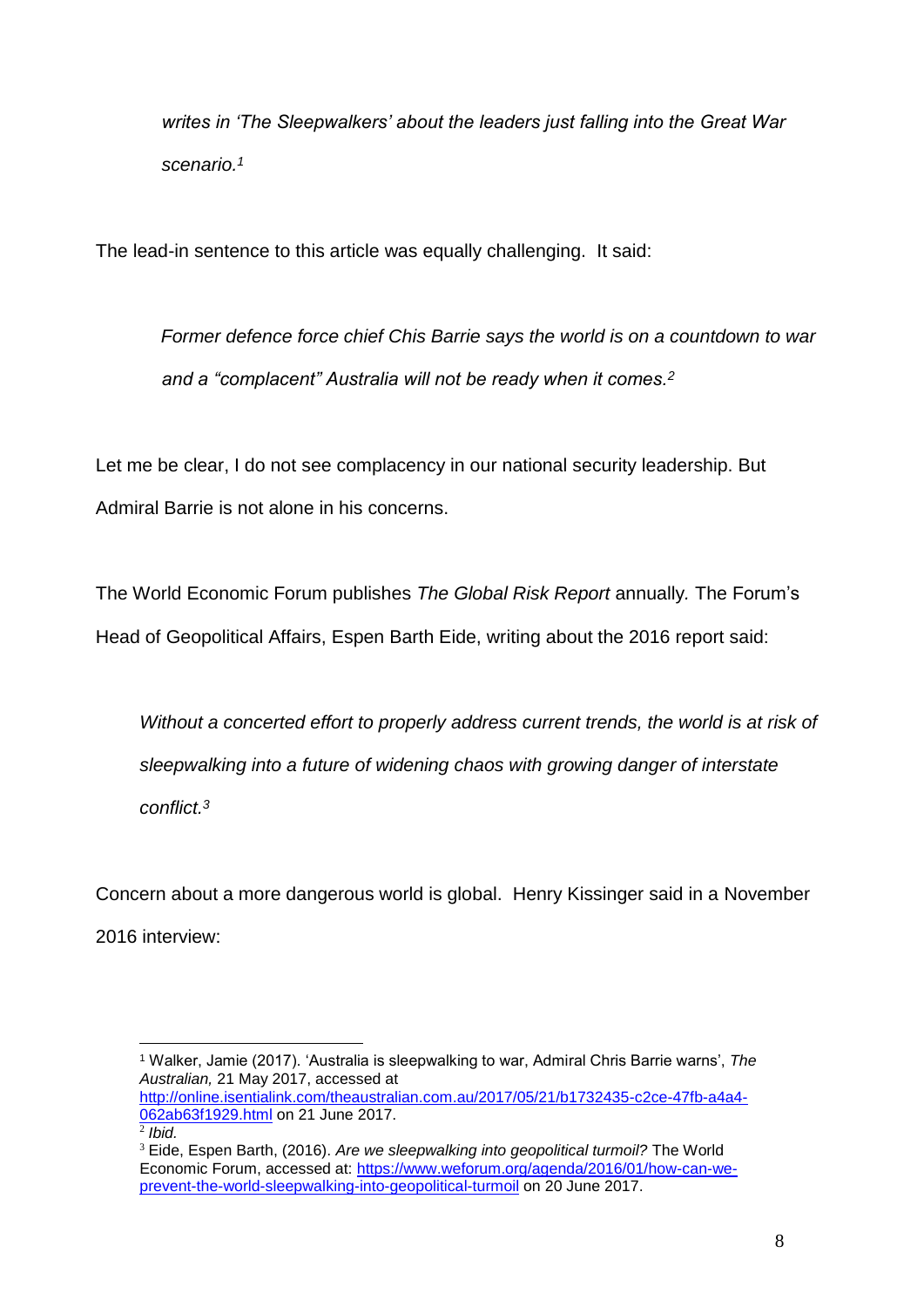*The world is in chaos. Fundamental upheavals are occurring in many parts of the world simultaneously, most of which are governed by disparate principles. We are therefore faced with two problems: first, how to reduce regional chaos; second, how to create a coherent world order based on agreed-upon principles that are necessary for the operation of the entire system.<sup>4</sup>*

Recent testimony by U.S. Secretary of Defense, Jim Mattis, to the House Armed Services Committee brings the focus tighter. And closer to Australia. He said:

*The most urgent and dangerous threat to peace and security is North Korea. North Korea's continued pursuit of nuclear weapons and the means to deliver them has increased in pace and scope. The regime's nuclear weapons program is a clear and present danger to all, and the regime's provocative actions, manifestly illegal under international law, have not abated despite United Nations' censure and sanctions.<sup>5</sup>*

Secretary Mattis is a direct speaking man who chooses his words carefully. While Committee testimony is in part about messaging and resourcing, he clearly means what he says. Mattis further stated that he saw: '*…a more volatile security environment than any I have experienced during my four decades of military service'. 6*

<sup>&</sup>lt;u>.</u> <sup>4</sup> Goldberg, Jeffrey (2016). 'World chaos and world order: Conversations with Henry Kissinger' in *The Atlantic,* p. 10 of 51, accessed at <https://www.theatlantic.com/international/archive/2016/kissinger-order-and-chaos/506876/> 18 June 2017

<sup>5</sup> Mattis, James (2017). *Secretary of Defense Jim Mattis Senate Armed Services Committee written statement for the record Tuesday, June 13, 2017.* U.S. Senate, Washington DC, accessed at<https://www.armed-servcies.senate.gov/imo/media/doc/mattis-06-13-17.pdf> on 17 June 2017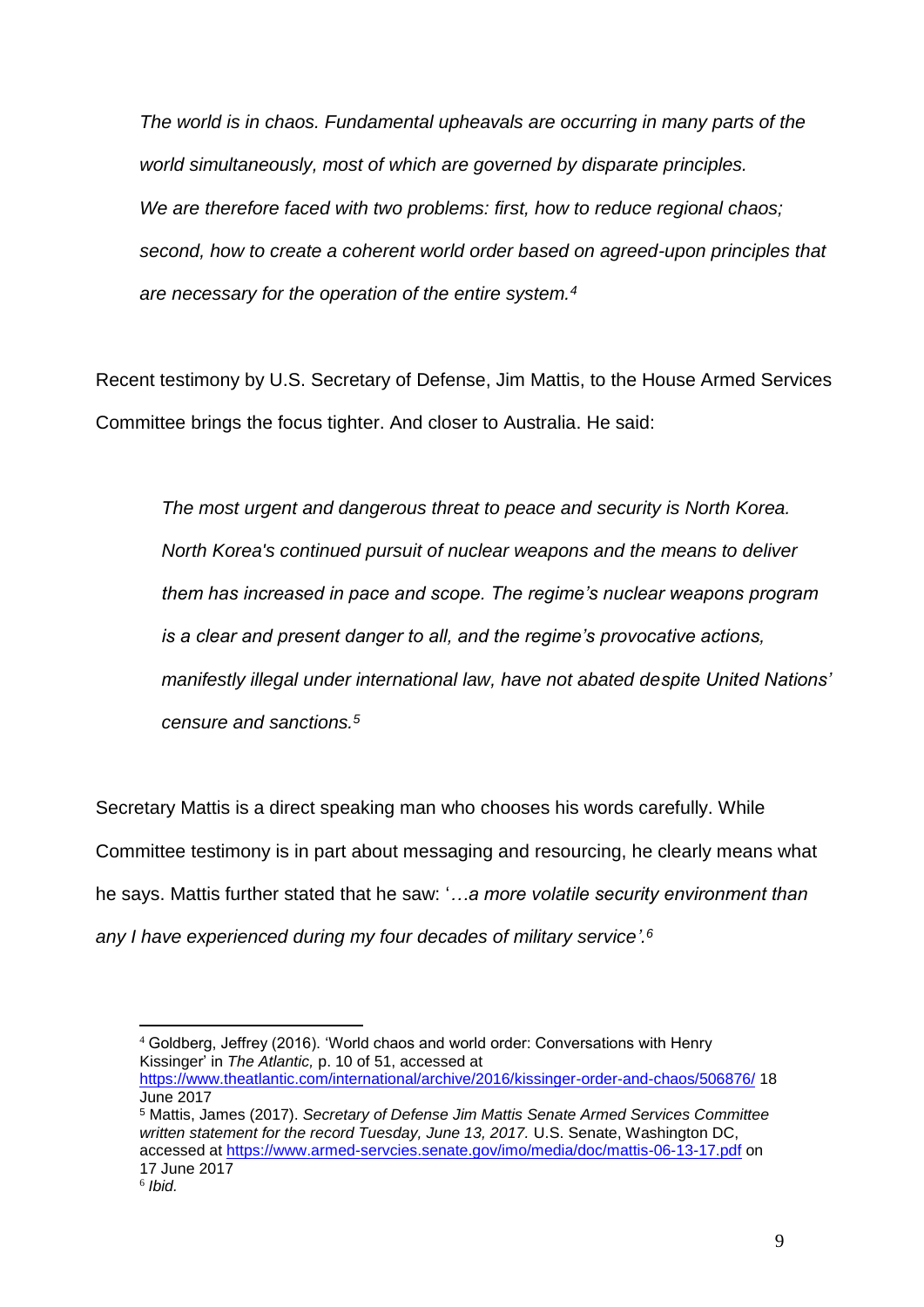Building on this, Alan DuPont was quoted last week, saying Australia faced more pronounced danger than any time since World War II:

*In 40 years…I have never seen so much strategic volatility and instability globally, and including our region…Superpowers ensured that none of the regional conflicts got out of hand. That is changing now… as we transition from the old world order to a new one, the contours of which we can only dimly see*. 7

So how did we get here? It was not that long ago we had Francis Fukuyama's *End of History and the Last Man.* An account of which Sir Lawrence Freedman described earlier this year as 'the triumph of the liberal order' in the latter half of the 20th Century.<sup>8</sup> Freedman believes promotion of liberal norms by the West met too many counterexamples and disappointments. These gradually eroded the liberal model and its aspirations, '*bringing world order to its current questionable state.'* He concludes:

*We may just be at one of those inflection points in history, not because of a dramatic event…but because of an important shift in attitude.<sup>9</sup>*

Here in Australia, respected journalist Paul Kelly speaks of:

1

*…the tribulations of a West divided over the challenge to its values, moral order, its security, how to halt the decline of middle-class prosperity and, ultimately, how to* 

<sup>7</sup> Cited in: Miranda, Charles (2017). 'We can't rely on US Defence', *The Daily Telegraph*, Sydney, 24 June 2017, p.20.

<sup>8</sup> Freedman, Lawrence (2017). Speech: 'Is the Post War International Order coming to an End', Part of the *Strategic Studies Series*, Bologna Institute for Policy Research, School of Advanced International Studies, Johns Hopkins University, 27 February 2017. Accessed at <http://www.bipr.eu/PROFILESUMMARIES/20170227.pdf> on 20 June 2017 9 *Ibid.*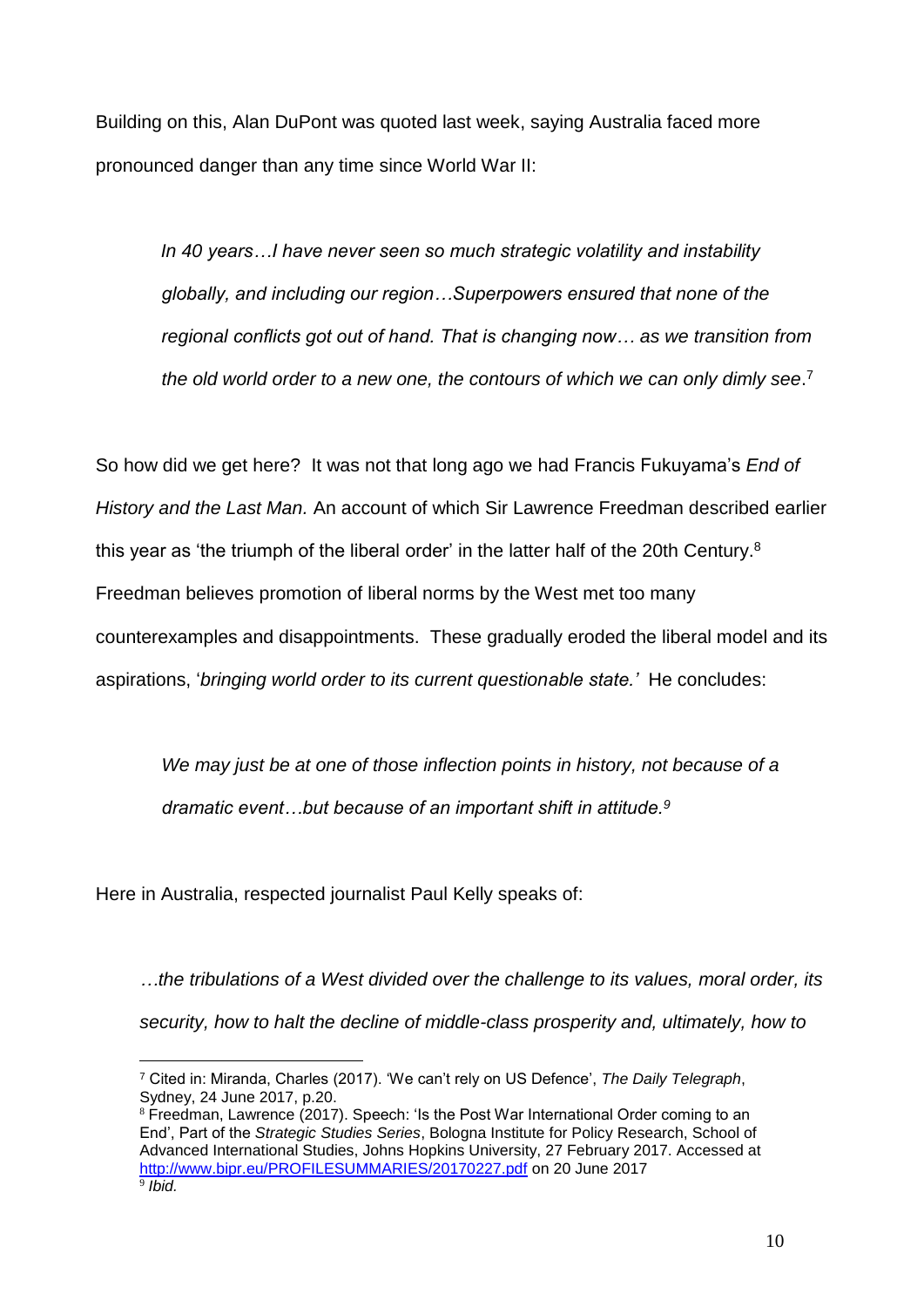*sustain the ethics of liberalism and conservatism – ideas that made the West successful and underwrote its political systems to the benefit of all.*<sup>10</sup>

Kelly dismisses the idea Australia can remain immune from what he describes as the malaise affecting the great democracies. The possibility Freedman and Kelly are describing is one in which both *political* decision making, and *predictable* decision making, are getting harder. If true it has the potential to make the strategic calculus of nations far less assured and more prone to miscalculation.

Eminent professionals – a politician, a strategist, a journalist and a military leader - are all saying there may be serious problems ahead. These are *strategically important* problems. Whether these experts are ultimately right or wrong, each has earned the right to be heard and considered.

There is, of course, an alternative or qualifying perspective. The one I offer tonight comes from Allan Gyngell. Speaking at last week's *Crawford Leadership Forum,* he observed:

*It is the conceit of every generation that the time they live in is uniquely fluid and uncertain…We should be alert but not alarmed, and that's not what you get from a lot of the commentary that's out there.<sup>11</sup>*

Allan's wisdom and measured judgement is reassuring, and there are men and women of good intent hard at work all across the globe seeking to make it so. But Allan, and other

<sup>10</sup> Kelly, Paul (2017). 'Corbyn and Trump – Symptoms of the same malaise' in *The Australian*, 14 June 2017, p.14.

<sup>11</sup> Cited in: Wroe, David (2017). 'Nothing's predictable, so keep calm and carry on' in *The Sydney Morning Herald*, 26 June 2017, p.16.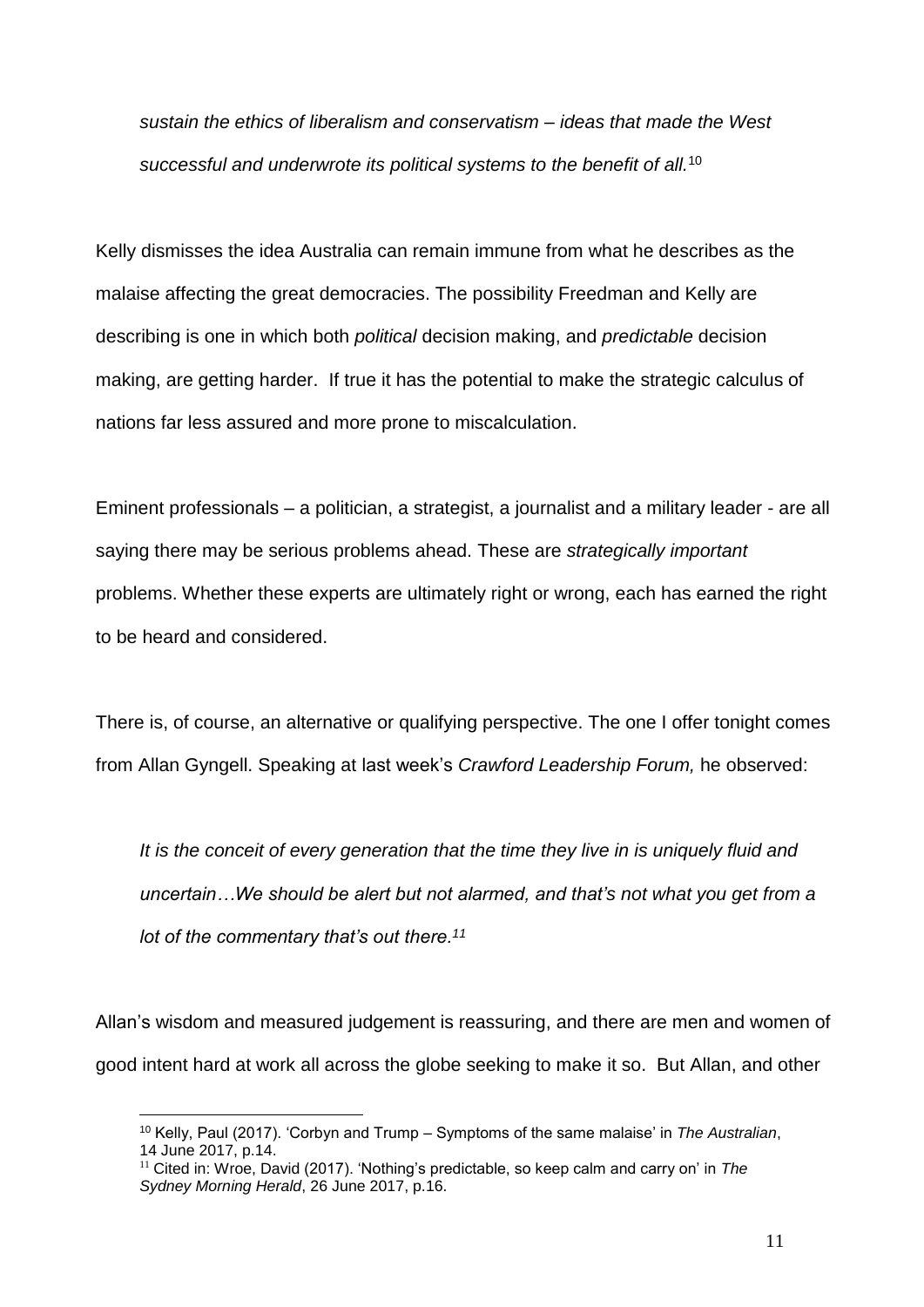reassuring voices, can occasionally be wrong. As the Chief of Army I have to think about the consequences of what 'occasionally wrong' looks like; which is to say, I work with my colleagues to advise government and build for Australia a *modern* and *ready* land force, a component of a joint force.

Our Army and the ADF will always be relatively modest in size. The Army will always operate as a component of the ADF. And the ADF will always operate as a component of the Australian national effort; a national effort that historically has always been part of a Coalition. The logic of this is irrefutable, it is the only way we can generate sufficient strategic weight for the most pressing of problems.

Following the White Paper lead, Army is focused on engagement with partners, on our people, and on the readiness and modernisation of the force. As we face the future we will not be alone. Our Allies, partners and friends will be there. The Army is first and foremost a 'people' force. By engaging internationally we enhance capability, sustain Australia's influence, generate security partnerships and enhance security resilience within our region.

We train for joint coalition warfighting. Exercise Talisman Sabre is an exemplar. The focus on warfighting is important. While we can always adjust 'down' to meet simpler tasks; we cannot quickly and easily 'adjust up' to meet our ultimate responsibility to the nation.

Key to our success in the future will be the considerable intellectual talent Army possesses. There is a vibrant and exciting debate and discourse about tactical,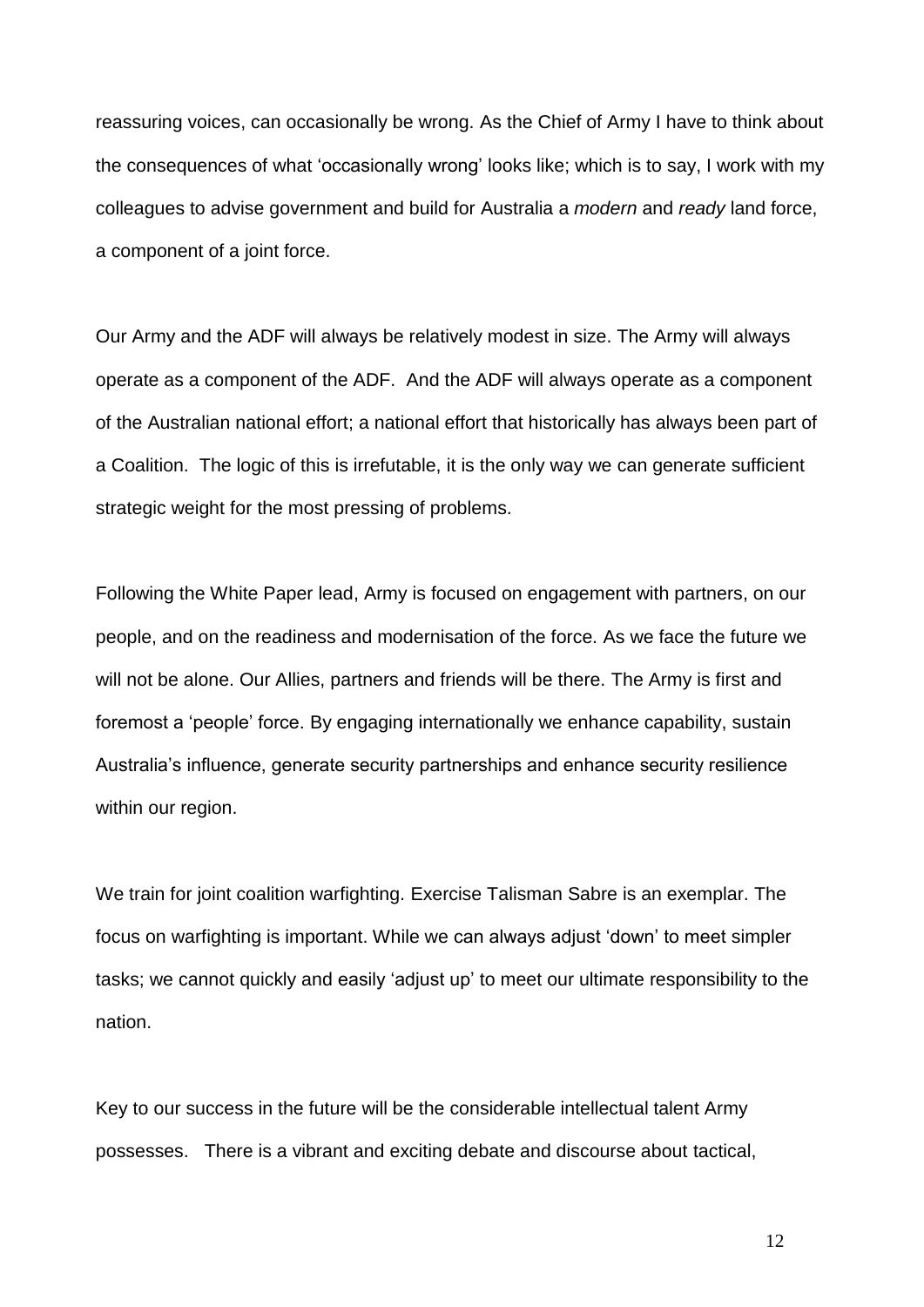operational and strategic ideas and concepts occurring right now among our people. This is something I strongly encourage.

Most of this professional discourse is not happening in 'old school houses' or traditional Army venues. Nor is it centred on our senior leadership, although they are involved. This vibrant and informative debate is happening among our younger soldiers and officers: our 'digital natives'. It is happening in the spaces of the information age – on blogs, digital forums and in the twitter sphere. We need to embrace a digitally savvy workforce, and the potential it offers.

The people who will win the important fights of the  $21<sup>st</sup>$  century are not those who have mastered the processes and concepts of last century, or even of today. They are the people who will be able to look into the intense competition already occurring in our world, and in future wars, and see things in them we cannot see. We need people to think in new ways and see new chances; who seize opportunities to innovate and create winning edges.

To Peter and ASPI, thank you for this opportunity to talk about the work of the Australian Army, work which is going on quietly in every corner of the country and across the globe.

We are delivering today and planning for tomorrow, as part of one national defence team. Success in this disruptive world will require an Army of high quality people, equipment and ideas.